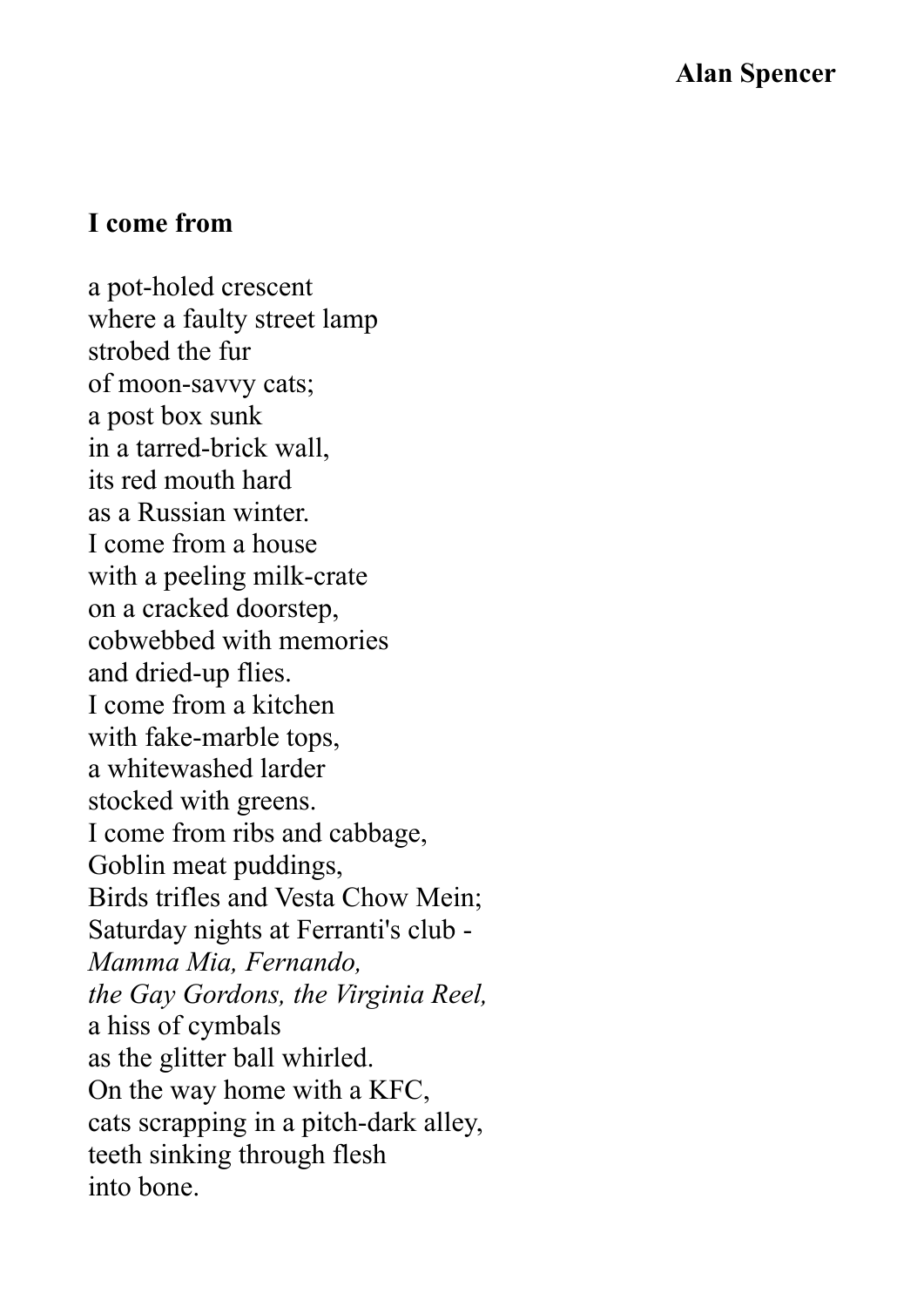# **A Horse Attends the "Reading and Writing through John Clare" Workshop at Manchester Central Library on Saturday 27th July 2019**

The new stable girl brought me as far as the door; I nudged the polished surface with my hairy nose:

the room was empty; I walked to the window, breathed in sunlight and rain-washed air until I felt settled calm.

Minutes later a man walked in, threw me a scowl; a woman in a headscarf sat opposite, didn't notice me at all. More people drifted in.

My favourite by far was an olive-skinned man in a creased, white shirt who leaned forward, sent me a wink.

We went round the group, saying our names: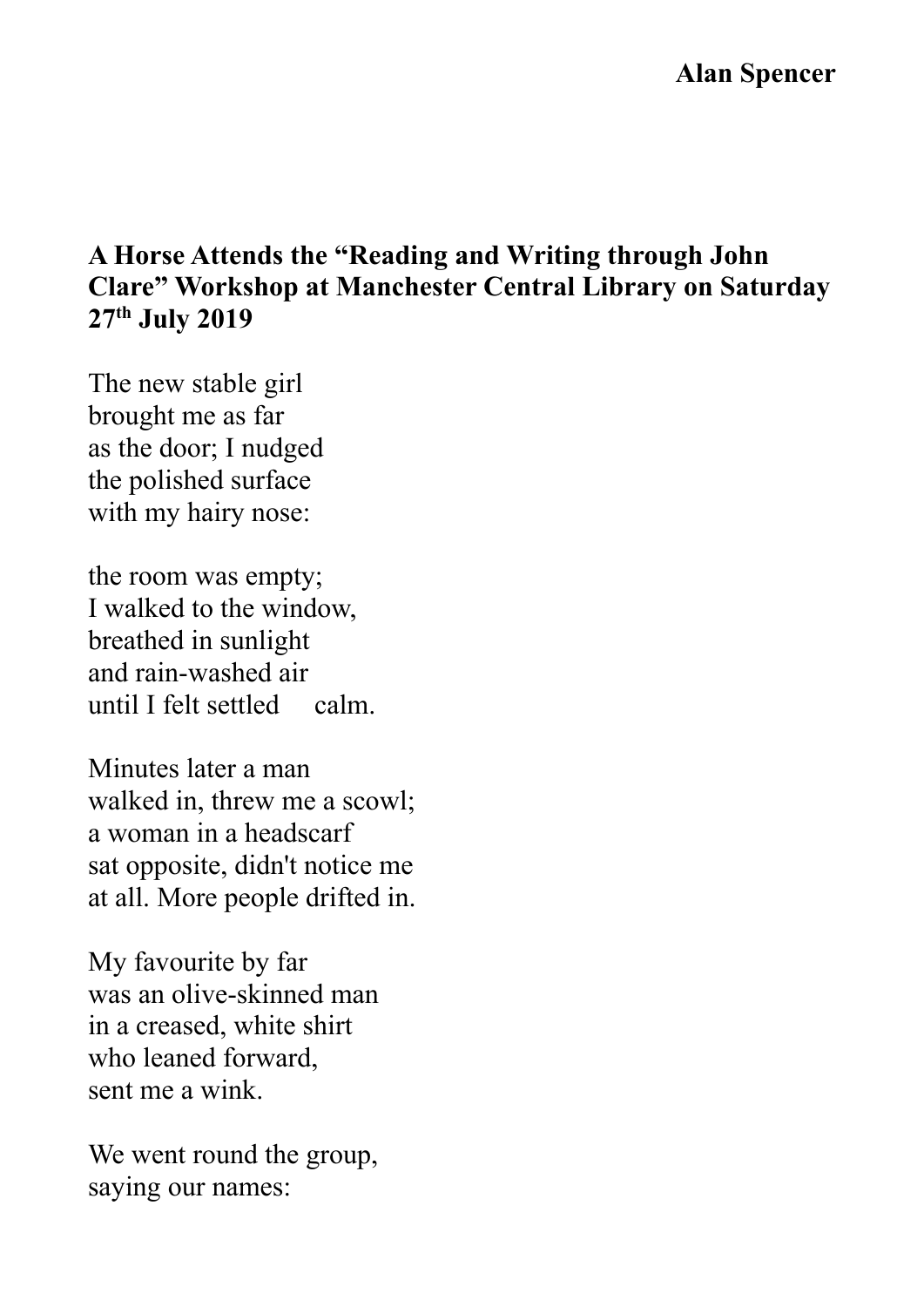when it was my turn I tossed my head, scraped the floorboards three times with my hoof.

I enjoyed the poetry: *To see a crow fly in the thin blue sky* - I often watch skylarks, listen as their throaty trills sharpen into song.

During the lunch-break a young man brought me a bucket of water, placed it gently on the floor; I snorted gratefully, drank my fill.

As people ate, a hush descended; I walked to a bookcase, a feast for my eyes: gold-embossed print, historical novels, spine-cracked tomes.

I wished I could fold all that knowledge into my dark horse-head; a poem every evening in my blood-warm stall would be a thrill.

In the afternoon the others wrote about cherished landscapes, their sense of home; I composed in my head, trying to capture an earthy mix